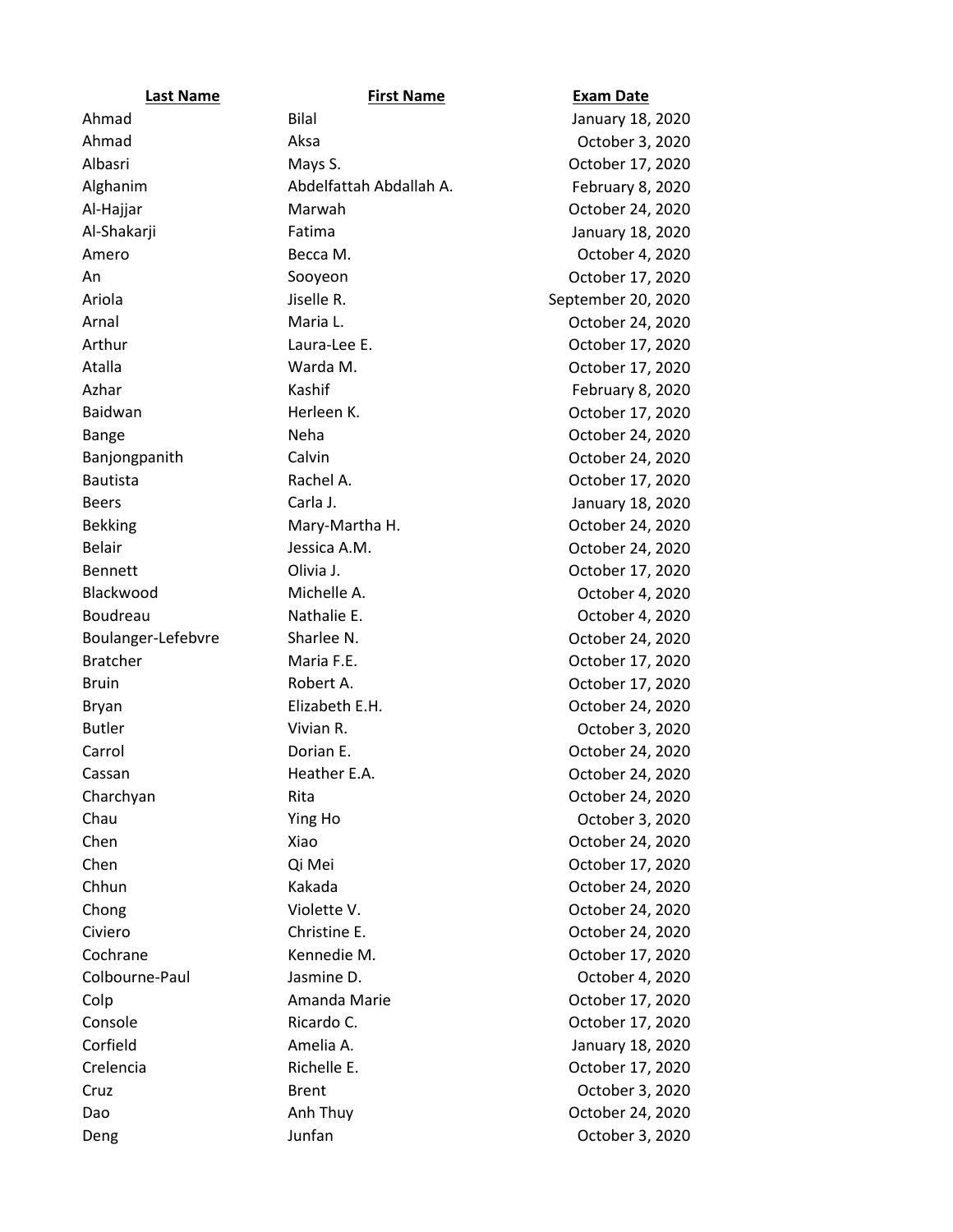Dhillon **Harsimar Kaur** September 20, 2020 Diewold **Adam G.** Adam G. September 19, 2020 Dinh Tuyet Nhung T. January 18, 2020 Dmitrowicz **Breanne L.** September 20, 2020 Doan Uyen, Vo Phuong Corober 24, 2020 Du Xinyang 24, 2020 Dubé Mitchel K. October 17, 2020 Dudeja Minie February 8, 2020 Eng **Philip Philip Community** January 18, 2020 Eng Cho Lizzeth October 24, 2020 Evans Jaylene M. October 17, 2020 Evans Cottingham Erin P. October 24, 2020 Fischer Nadine L.M. September 19, 2020 Foley Alicia M. October 24, 2020 Forsey **Forsey State A.** Jerrica A. **Canadian A.** October 4, 2020 Fryklund Trent M. September 20, 2020 Galhay **Navdeep Kaur** Collection Communication Communication Communication Communication Communication Communication Garcha Christian Sukhpaul S. Christian Superintendent Superintendent Superintendent Superintendent Superintenden Gavi Gavi October 24, 2020 Gill Pankaj October 24, 2020 Giordano Bryce H. October 3, 2020 Glorioso Rica E. October 17, 2020 Gorman Bonnie Lynn Bonnie Lynn Cotober 17, 2020 Gostnikov Cassandra M. October 24, 2020 Gvardina Natalia October 17, 2020 Haight - Haldane Kelsey E.I. October 24, 2020 Haroun **Adel Taher Communist Communist Adel Taher** Cotober 24, 2020 Hart Sarah M. Communication of the Sarah M. Communication of the Sarah M. Haydarimakouei Khashayar October 24, 2020 Haymour Minnatullah K. October 17, 2020 Haymour Lora October 17, 2020 He Qi October 17, 2020 Heikoop Daniel A. October 17, 2020 Henry Zachary A. October 24, 2020 Hersi Sumaya October 24, 2020 Hong Sujin Sujin Sujin February 8, 2020 Hong **Imsoon** Imsoon **Imsoon** Crober 24, 2020 Hunter Brooklyn C. October 17, 2020 Hutson Sarah A. October 24, 2020 Hutt Alyson S. October 4, 2020 Huynh Thanh Ha October 24, 2020 Ivey **Erin** Erin Christian Coronavia Communication Coronavia Coronavia Coronavia Coronavia Coronavia Coronavia Coronavia Coronavia Coronavia Coronavia Coronavia Coronavia Coronavia Coronavia Coronavia Coronavia Coronavia C James Kaitlyn L. October 24, 2020 Jang **Hyojoo** Hyojoo October 24, 2020 Johnson Cassie M. January 18, 2020

Dhaliwal Preet January 18, 2020 Johnston Jade S. Communication Jade S. Communication of the United States of the United States of the Jade States of the United States of the United States of the United States of the United States of the United States of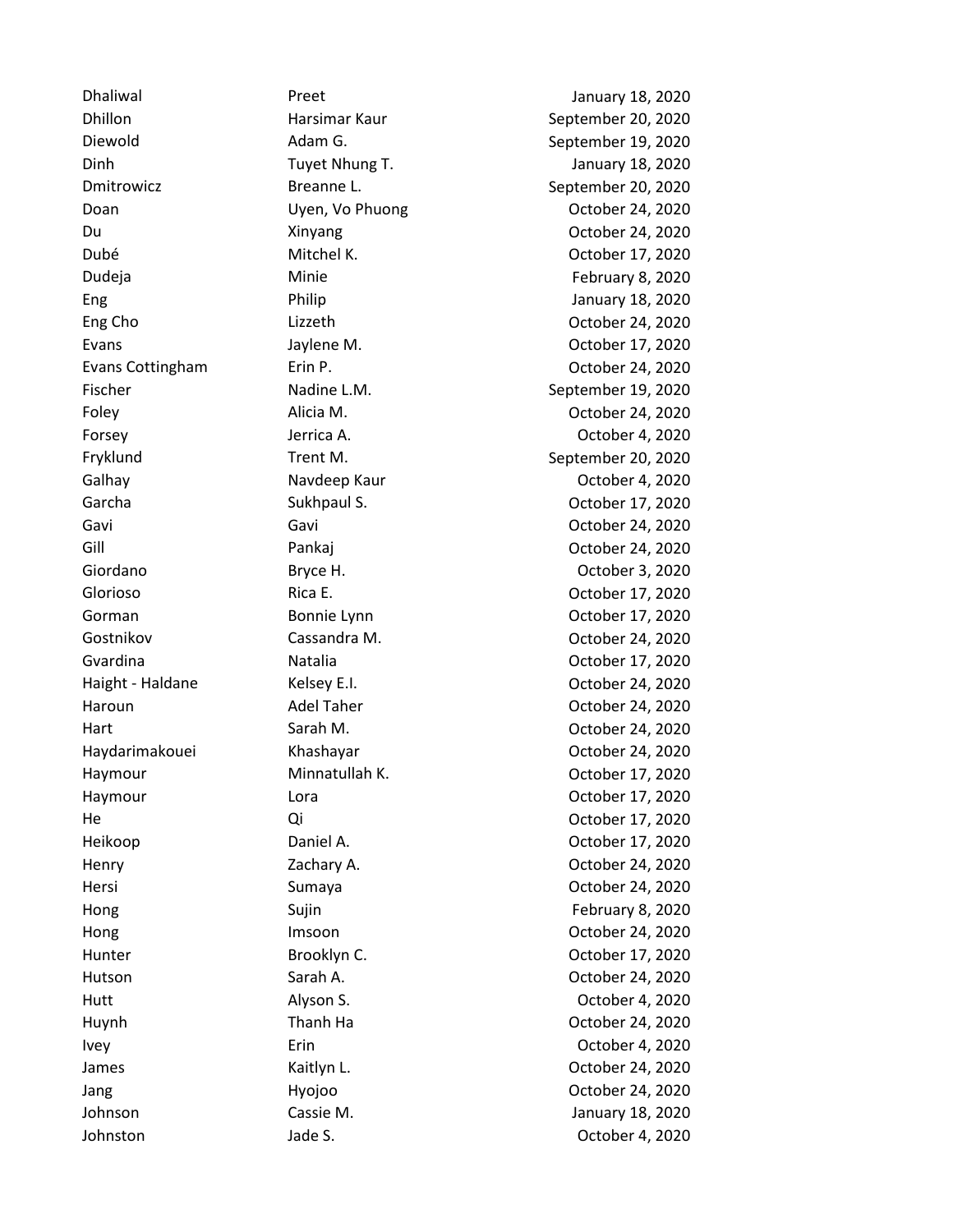Joy Rosmi October 24, 2020 Kalirai **Martia da Luccia da Luccia da Luccia da Luccia da Luccia da Luccia da Luccia da Luccia da Luccia da Lu** Kalra Gurinder S. October 3, 2020 Karia Nikkil January 18, 2020 Kastrati Aida October 24, 2020 Kaur Simranjeet Simmen Solution School and Tebruary 8, 2020 Kaur Gurleen October 24, 2020 Kaur Savreet Communications of the Savreet Communications of the Second Control of the Second Second Second Se Kavita October 24, 2020 Khatami Leila October 24, 2020 Khroud **Amninder S.** Amninder S. Communication American American Control october 24, 2020 Kim Min Ah October 24, 2020 Kim Youhee October 3, 2020 King Sarah Sarah October 24, 2020 Korneev Michal October 24, 2020 Kuczak Ayla R. October 24, 2020 Laliberté Tammy Lynn M. October 24, 2020 Laurence Tayler J. Tayler J. Colober 17, 2020 LeBlanc-Ripley Sophie R. Communication Sophie R. Communication of the Society Art of the Society of the Societ Lee Cheolshin January 18, 2020 Lee Jin hoon Jin hoon Cotober 24, 2020 Lee Seohyun Seohyun Cotober 24, 2020 Lee Jungmin October 24, 2020 Li Michael Mun Wui January 18, 2020 Li Ke October 3, 2020 Lim Maria October 3, 2020 Lima Quine E. September 19, 2020 Liu Yang January 18, 2020 Llagas James Gabriel C. January 18, 2020 Loiselle Danika M. October 24, 2020 Lorito Bethanney J. October 24, 2020 Lucas Jessica A.L. October 24, 2020 Lungull Chyna L. January 18, 2020 Ly Ha T.T. October 24, 2020 MacCallum Catherine J. Catherine J. Catherine D. Catherine D. Catherine D. Catherine D. Catherine D. Catherine Madadi Sara October 24, 2020 Mafat Shagufa October 17, 2020 Maguire **Christopher S.** Christopher S. Christopher S. Christopher S. Containing the Containing October 24, 2020 Mai Lijun Lijun Cotober 3, 2020 Mathew **Anjali** Anjali **Communist Communist Angle** October 24, 2020 Matthies **Matthies** Adrianna G. The Separate Separate Separate Separate Separate Separate Separate Separate Separate Separate Separate Separate Separate Separate Separate Separate Separate Separate Separate Separate Separa McLaren Danielle R. October 3, 2020 McQueen Amy M. October 24, 2020 Meyer Frans C. September 19, 2020 September 19, 2020 Miller **Laurie B.** Caurie B. September 19, 2020 Mohammad Vali Samani Mona October 24, 2020 Motamedi Kochaksarai Majid October 3, 2020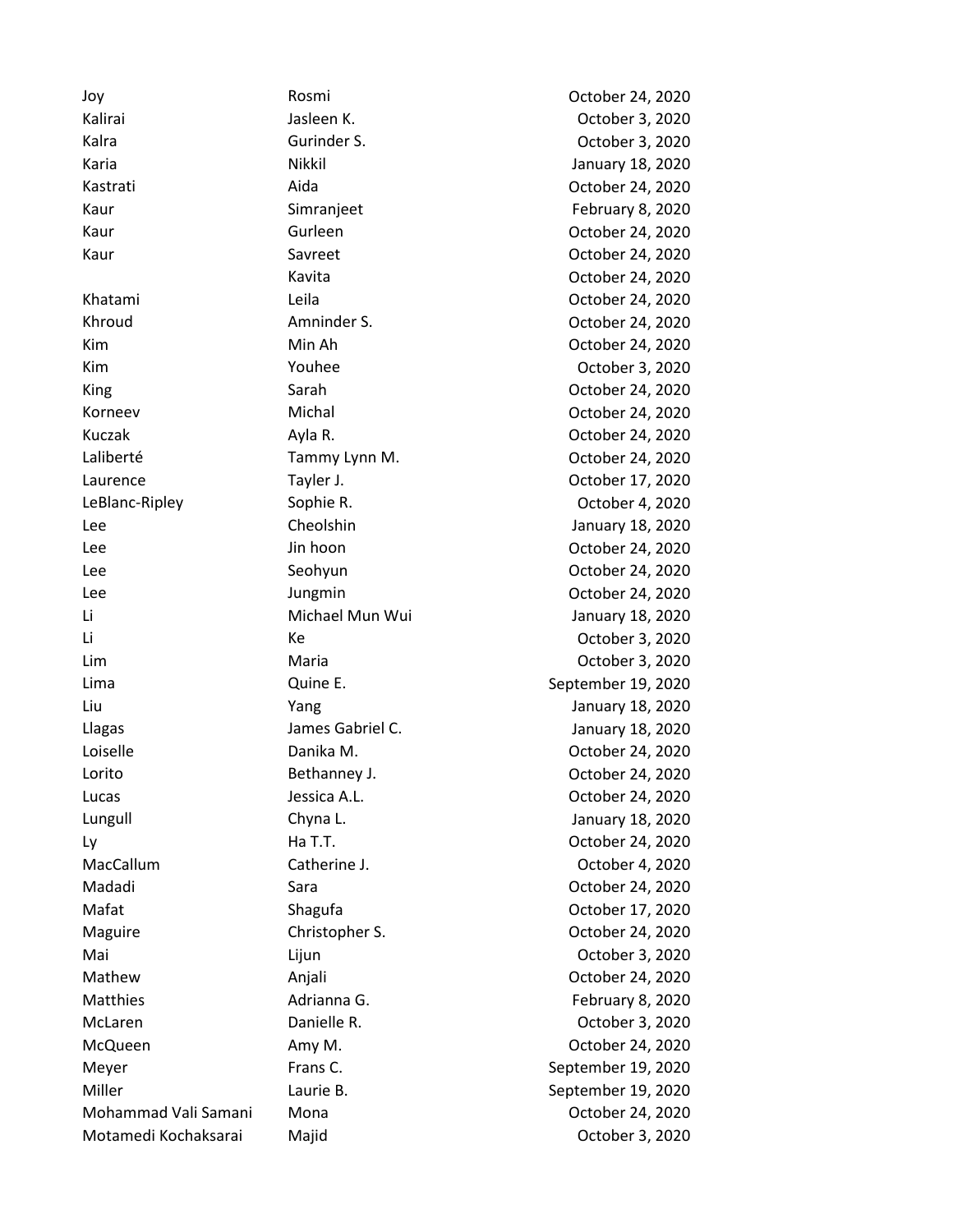Mubashar Asia September 19, 2020 Muriwske Amanda E.K. October 24, 2020 Nabulele Ogechukwu Mercy October 24, 2020 Nguyen My Q.H. Coronave My Q.H. Coronave My Q.H. Nguyen **Tuan Thanh** Coronacter Coronacter Coronacter Coronacter Coronacter Coronacter Coronacter Coronacter Coronacter Coronacter Coronacter Coronacter Coronacter Coronacter Coronacter Coronacter Coronacter Coronacter Coro Nguyen Joanne H. Communist Controller 24, 2020 Oh Sunghwi October 24, 2020 Oickle Jodi L. October 4, 2020 Ojevwe Emuogho A. October 17, 2020 Olesco Kristelle Mae S. October 3, 2020 Parker Elizabeth D.M. October 24, 2020 Patel **Reserve Community Community** Krina J. Community Corporation of Detroits and Detroits of Detroits and Detroit Paterson Sherry A. Sherry A. Cotober 3, 2020 Pedersen and Jeremy R. Communications of the Catalogue of the Coronave Coronave Coronave December 24, 2020 Peng Ying Ting Barbara January 18, 2020 Pregal Madison Madison Coctober 3, 2020 Prentis-Headey Chanel January 18, 2020 Pryadkina **Elena** Elena **Calculation** Elena **Calculation Calculation Calculation C** Qu Zijing October 24, 2020 Rafael **Desiree D.** September 20, 2020 Rauscher Jennifer N. October 24, 2020 Ren Tong Tong Cotober 24, 2020 Rezaei **Alla A.R. Calla A.R. Calla A.R. Calla A.R. Calla A.R. Calla A.R. Calla A.R. Calla A.R. Calla A.R. Calla A.R. Calla A.R. Calla A.R. Calla A.R. Calla A.R. Calla A.R. Calla A.R. Calla A** Rigby **Heather E.** Communication of the United States of the United States of the Material of the Heather E. Robson Crystal L. Crystal L. Crystal Control Control Crystal L. Control Control Crystal L. Ross Bailey L. October 24, 2020 Rumbolt **Naida E. Naida E. Calculation C** October 4, 2020 Ryan **Amanda L.** Corresponding Management Amanda L. Corresponding Management American Corresponding Management A Samson Saintson George Communication Controller Samson October 24, 2020 Santelices Wayvee B. January 18, 2020 Sanvictores Patricia B. October 3, 2020 Schierling Rachelle N. September 19, 2020 Schmuland Sandra L. October 17, 2020 Scott Alliott Q. October 17, 2020 Sethi Mansi February 8, 2020 Shaikh Mehwish February 8, 2020 Shaikh Muhammad U Coctober 3, 2020 Sherry Jeff T. Sherry Detober 24, 2020 Sheth **Niravkumar O.** Niravkumar O. And Manuary 18, 2020 Shin Hwahyun October 24, 2020 Sholter **Kasia D.** Kasia D. Colober 17, 2020 Singh Simratpal October 4, 2020 Singh Amarinder October 24, 2020 Singh **Ramandeep** Company Company Company Company Company October 24, 2020 Solaimani-Roozbahani Sasan **Cambridge 1986** Solaimani-Roozbahani Sasan **October 3, 2020** Spencer **Kathleen G.** Communication Communication Communication Communication Communication Communication Communication Communication Communication Communication Communication Communication Communication Communication Comm

Steffler Julie M. Steffler Julie M. Steffler And Julie M. Steffler And Julie M. Steffler And Julie M.